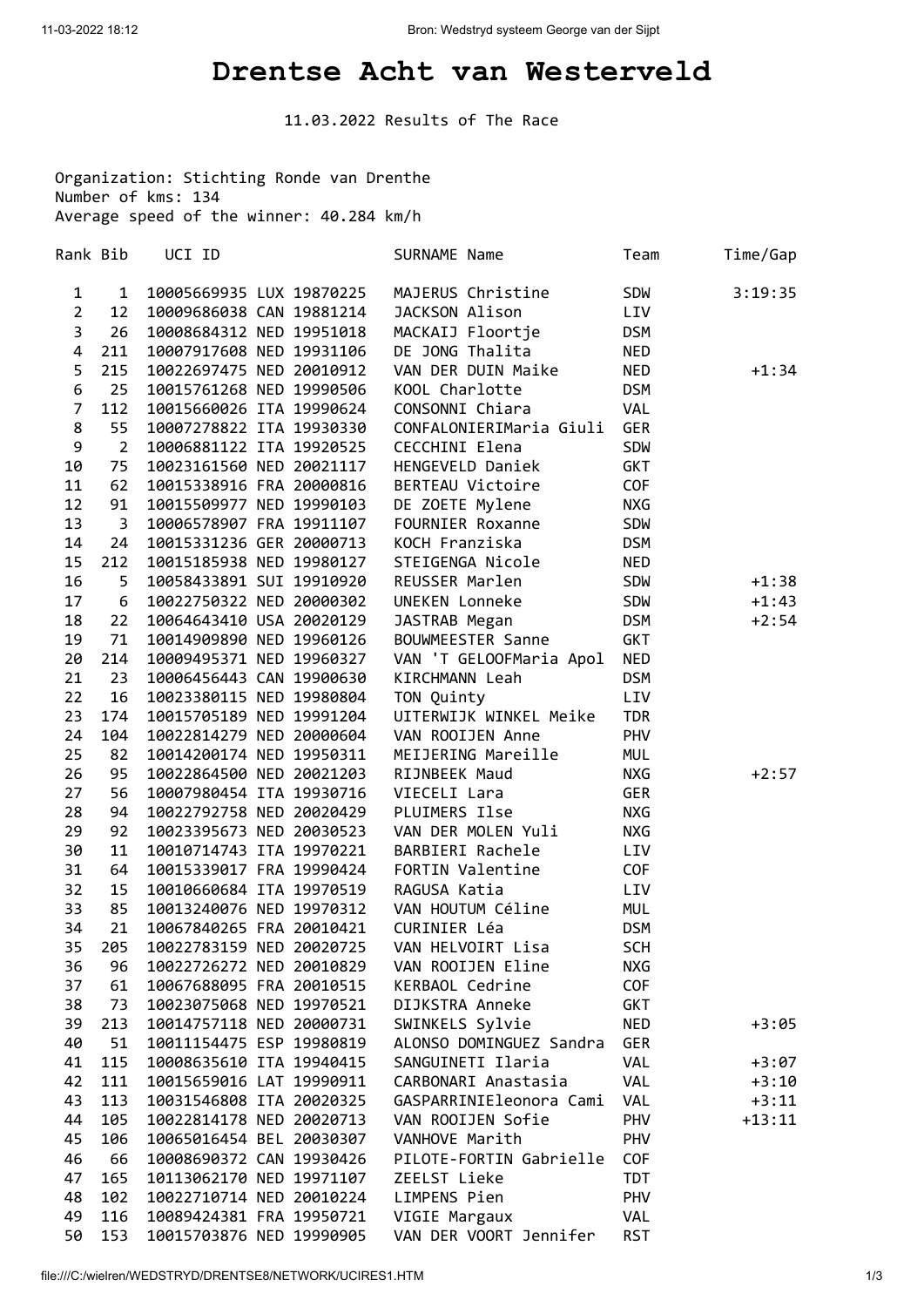| 51 | 43  | 10011037772 ESP 19991021 |  | RODRIGUEZ REVERT Sofia  | <b>BDU</b> |    |                |  |
|----|-----|--------------------------|--|-------------------------|------------|----|----------------|--|
| 52 | 196 | 10023402949 NED 20031128 |  | ZWAAN Sophia            | <b>WAT</b> |    |                |  |
| 53 | 72  | 10082433816 NED 19940416 |  | DE VRIES Femke          | <b>GKT</b> |    |                |  |
| 54 | 86  | 10014173502 NED 19990427 |  | VAN TEESELING Bente     | <b>MUL</b> |    |                |  |
| 55 | 35  | 10036432776 GER 20010215 |  | STERN Friederike        | <b>ASC</b> |    |                |  |
| 56 | 74  |                          |  |                         |            |    |                |  |
|    |     | 10011048583 SWE 19990404 |  | LUNDMARK Clara          | <b>GKT</b> |    |                |  |
| 57 | 142 | 10015864736 NED 19950522 |  | DE BOER Manon           | <b>WVG</b> |    |                |  |
| 58 | 103 | 10084383819 NED 19990212 |  | SCHOENS Quinty          | PHV        |    |                |  |
| 59 | 32  | 10015529478 SUI 19990317 |  | <b>BURI Fabienne</b>    | <b>ASC</b> |    |                |  |
| 60 | 202 | 10015567571 NED 20011210 |  | KLOESE Rose             | <b>SCH</b> |    |                |  |
|    | 164 |                          |  |                         |            |    |                |  |
| 61 |     | 10007385017 NED 19920626 |  | VAN REGENMORTEL Laura   | <b>TDT</b> |    |                |  |
| 62 | 125 | 10016062069 NED 19990415 |  | VAN BOVEN Hannah        | <b>JVA</b> |    |                |  |
| 63 | 175 | 10087809636 NED 19960724 |  | <b>VERBREE Haike</b>    | <b>TDR</b> |    |                |  |
|    | 14  | 10049202020 USA 19870402 |  | MCGOWAN Ayesha          | LIV        | AB | Did Not Finish |  |
|    | 31  | 10009445154 SUI 19970526 |  | ANDRES Michelle         | <b>ASC</b> | AB | Did Not Finish |  |
|    | 33  | 10015780668 NZL 19990403 |  |                         |            | AB | Did Not Finish |  |
|    |     |                          |  | DANFORD Georgia         | <b>ASC</b> |    |                |  |
|    | 34  | 10046251095 RSA 19960521 |  | JONKER Kerry            | ASC        | AB | Did Not Finish |  |
|    | 41  | 10044087793 POR 20020331 |  | CAMPOS Daniela          | <b>BDU</b> | AB | Did Not Finish |  |
|    | 42  | 10011153667 ESP 19980913 |  | LARRARTE ARTEAGA Eukene | <b>BDU</b> | AB | Did Not Finish |  |
|    | 44  | 10105104332 GER 19960327 |  | SCHWEIKART Aileen       | <b>BDU</b> | AB | Did Not Finish |  |
|    | 45  | 10053554791 CHI 20010408 |  | SOTO CAMPOSCatalina Ana | <b>BDU</b> | AB | Did Not Finish |  |
|    |     |                          |  |                         |            |    |                |  |
|    | 46  | 10009804155 ESP 19960817 |  | TERUEL RIBES Alba       | <b>BDU</b> | AB | Did Not Finish |  |
|    | 52  | 10015662349 ITA 19991105 |  | FIDANZA Martina         | <b>GER</b> | AB | Did Not Finish |  |
|    | 53  | 10009862254 AUT 19961029 |  | SCHWEINBERGER Kathrin   | <b>GER</b> | AB | Did Not Finish |  |
|    | 54  | 10036382559 GER 20020812 |  | SEIDEL Clea             | <b>GER</b> | AB | Did Not Finish |  |
|    | 76  | 10015762581 NED 19981205 |  | <b>BAKS Marissa</b>     |            | AB | Did Not Finish |  |
|    |     |                          |  |                         | <b>GKT</b> |    |                |  |
|    | 81  | 10023307969 NED 20011116 |  | EICKHOF Juliet          | MUL        | AB | Did Not Finish |  |
|    | 93  | 10023335756 BEL 20000729 |  | KNAVEN Britt            | <b>NXG</b> | AB | Did Not Finish |  |
|    | 101 | 10022708892 NED 20010203 |  | BOS Leonie              | PHV        | AB | Did Not Finish |  |
|    | 114 | 10029325609 ITA 20030215 |  | REDAELLI Emma           | VAL        | AB | Did Not Finish |  |
|    | 121 | 10079912119 NED 19990902 |  | DE JONG Estelle         | <b>JVA</b> | AB | Did Not Finish |  |
|    |     |                          |  |                         |            |    |                |  |
|    | 122 | 10015761066 NED 19970220 |  | KOSTER Paulien          | <b>JVA</b> | AB | Did Not Finish |  |
|    | 123 | 10023076482 NED 19951122 |  | BEIJER Inez             | <b>JVA</b> | AB | Did Not Finish |  |
|    | 124 | 10014974154 NED 19960320 |  | MOONEN Puck             | <b>JVA</b> | AB | Did Not Finish |  |
|    | 126 | 10023311811 NED 20001218 |  | VERHOEFF Ingrit         | <b>JVA</b> | AB | Did Not Finish |  |
|    | 131 | 10072202841 NED 19870513 |  | FUSELIER Miriam         | <b>MAL</b> | AB | Did Not Finish |  |
|    |     |                          |  |                         |            |    |                |  |
|    | 132 | 10111789955 NED 19970908 |  | KEULEN Fieke            | MAL        | AB | Did Not Finish |  |
|    | 133 | 10110157729 NED 19991027 |  | MIDDENDORP Arenda       | MAL        | AB | Did Not Finish |  |
|    | 134 | 10055000596 NED 19921025 |  | VAN DEN POL Eline       | MAL        | AB | Did Not Finish |  |
|    | 135 | 10118500436 NED 19980119 |  | LINDE Tamara            | MAL        | AB | Did Not Finish |  |
|    | 136 | 10110234824 NED 20000627 |  | VAN DEURSEN Emma        | MAL        | AB | Did Not Finish |  |
|    | 141 | 10023345860 NED 20020725 |  |                         |            | AB |                |  |
|    |     |                          |  | EPPINGA Tjitske         | WVG        |    | Did Not Finish |  |
|    | 143 | 10013274129 NED 19951122 |  | OOSTERWOUD Wendy        | WVG        | AB | Did Not Finish |  |
|    | 144 | 10022711623 NED 20000221 |  | SCHOONEWILLE Yvet       | WVG        | AB | Did Not Finish |  |
|    | 146 | 10023395067 NED 20000420 |  | SMITH Fleur             | WVG        | AB | Did Not Finish |  |
|    | 151 | 10075757687 ESP 19930516 |  | BERENDS Aranka          | <b>RST</b> | AB | Did Not Finish |  |
|    | 152 | 10023343638 NED 19990804 |  | DE GRAAFF Femke         | <b>RST</b> | AB | Did Not Finish |  |
|    |     |                          |  |                         |            |    |                |  |
|    | 154 | 10123257476 NED 19970318 |  | VAN AGT Eva             | <b>RST</b> | AB | Did Not Finish |  |
|    | 155 | 10070957605 NED 19990307 |  | VAN DAM Yonna           | <b>RST</b> | AB | Did Not Finish |  |
|    | 156 | 10013703050 NED 19981101 |  | WILLEMSEN Myrthe        | <b>RST</b> | AB | Did Not Finish |  |
|    | 161 | 10110460954 NED 19970120 |  | BEERNINK Demi           | TDT        | AB | Did Not Finish |  |
|    | 162 | 10023341719 NED 19920407 |  | COUMANS Lieske          | <b>TDT</b> | AB | Did Not Finish |  |
|    |     |                          |  |                         |            |    |                |  |
|    | 163 | 10022781644 NED 20020118 |  | WASMUS Marit            | TDT        | AB | Did Not Finish |  |
|    | 166 | 10043844889 NED 20011003 |  | VAN WEERELD Lieke       | TDT        | AB | Did Not Finish |  |
|    | 171 | 10023213494 NED 19911015 |  | HOLZHAUER Annick        | <b>TDR</b> | AB | Did Not Finish |  |
|    | 172 | 10015623953 NED 19971222 |  | DE JONG Liena           | <b>TDR</b> | AB | Did Not Finish |  |
|    | 173 | 10085934203 NED 20011013 |  | MOS Anniek              | <b>TDR</b> | AB | Did Not Finish |  |
|    |     |                          |  |                         |            |    |                |  |
|    | 176 | 10015567773 NED 20010606 |  | VOS Marlies             | <b>TDR</b> | AB | Did Not Finish |  |
|    | 181 | 10071275075 GBR 19890815 |  | <b>BROWN Lexi</b>       | <b>TNH</b> | AB | Did Not Finish |  |
|    | 183 | 10088719719 NED 19871223 |  | LOOIJE Francien         | <b>TNH</b> | AB | Did Not Finish |  |
|    | 185 | 10086458205 NED 20020126 |  | NICOLAI Dewi            | <b>TNH</b> | AB | Did Not Finish |  |
|    | 186 | 10012803273 NED 19960813 |  | VAN ROZELAAR Pernilla   | <b>TNH</b> | AB | Did Not Finish |  |
|    | 191 | 10047208769 CZE 20030210 |  | HEJHALOVÁ Dagmar        | <b>WAT</b> | AB | Did Not Finish |  |
|    |     |                          |  |                         |            |    |                |  |

11-03-2022 18:12 Bron: Wedstryd systeem George van der Sijpt